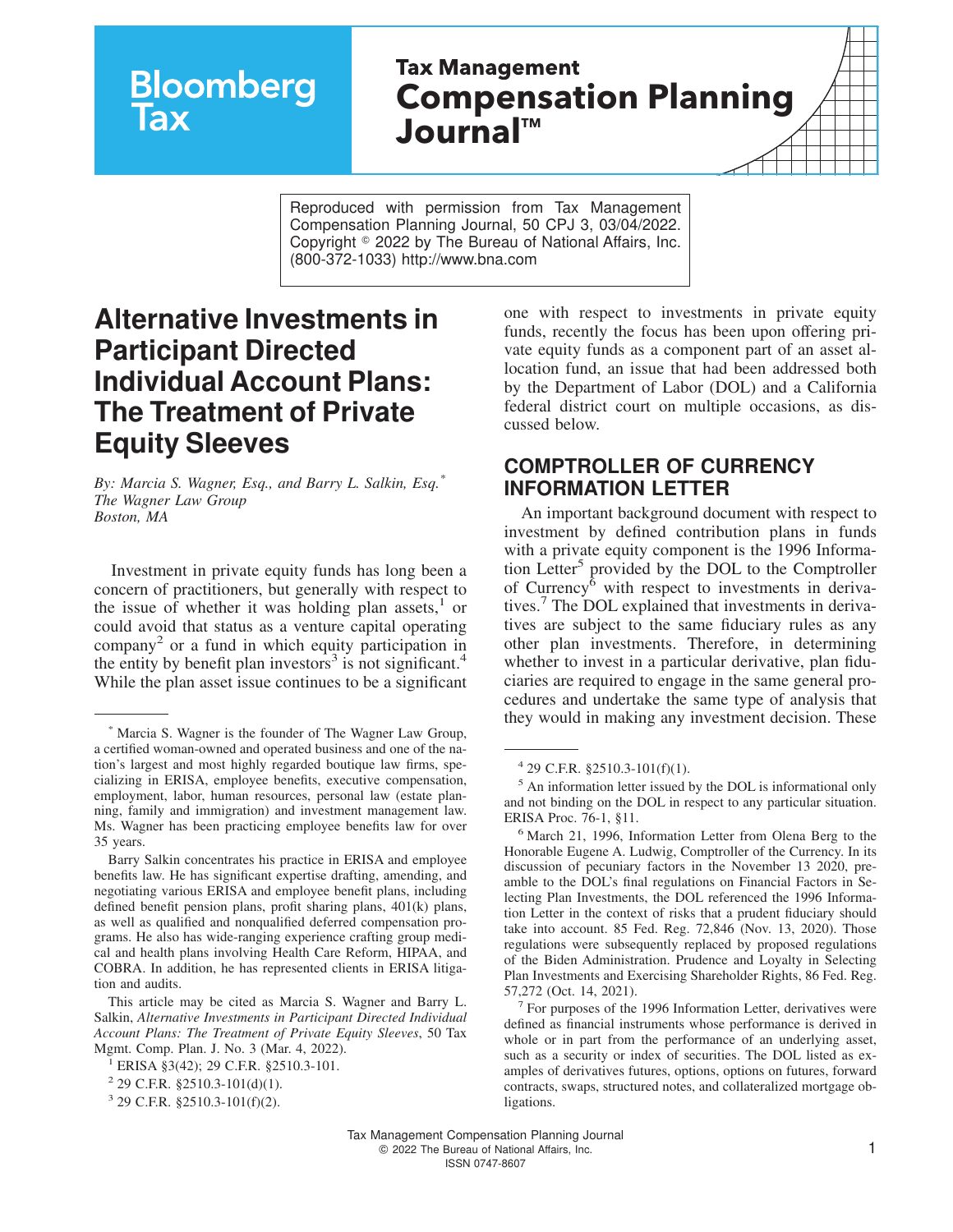procedures and analysis would include, among other factors, a consideration of how the investment would fit within the plan's investment policy, $8$  what role the particular derivative plays in the plan's investment portfolio, and the plan's potential exposure to losses.

The DOL further indicated that investments in certain derivatives, such as structured notes and collateralized mortgage obligations,<sup>9</sup> may require a higher degree of sophistication and understanding on the part of plan fiduciaries, than other investments. The 1996 Information Letter further states that the plan fiduciaries with ultimate authority for investing in derivatives are responsible for securing sufficient information to understand the investment prior to making the investment. In this regard, if the relevant plan fiduciary is being advised by an ERISA §3(21) fiduciary, it is important that the advisor understand his or her audience in explaining the strategy. A description of the strategy for another analyst will, in most instances, not be an appropriate form of communication to plan fiduciaries familiar with investments in stocks, bonds, and mutual funds.

In the DOL's view, plan fiduciaries have a duty to determine the appropriate methodology used to evaluate market risk and the information which must be collected. It indicated that, where appropriate, this would include stress simulation models to show the projected performance of the investment under various market conditions. If the plan is investing in a pooled fund, which will generally be the case with respect to private equity investments in defined contribution plans, then the plan fiduciary who has selected the pooled fund should obtain information to determine the pooled fund's strategy with respect to the use of derivatives in its portfolio, the extent of the investment by the fund in derivatives, and such other information as would be appropriate under the circumstances.

The relevant plan fiduciary must analyze the operational and legal risks $10$  associated with the investment. The relevant plan fiduciary must determine

whether it possesses the requisite expertise, knowledge, and information to understand and analyze the nature of the risks and the potential returns involved in a particular derivative investment. In this regard, the DOL stated in the 1996 Information Letter that ''the fiduciary must determine whether the plan has adequate information and risk management systems in place given the nature, size, and complexity of the plan's derivative activity, and whether the plan fiduciary has personnel who are competent to manage these systems. If these investments are made by outside investment managers hired by the plan fiduciary, that fiduciary should consider whether the investment managers have such personnel and controls and whether the plan fiduciary has personnel who are competent to monitor the derivative activities of the investment managers.''

#### **2020 INFORMATION LETTER ON PRIVATE EQUITY IN DEFINED CONTRIBUTION PLANS**

In a June 3, 2020, [DOL Information Letter](https://www.dol.gov/agencies/ebsa/about-ebsa/our-activities/resource-center/information-letters/06-03-2020) to Jon Breyfogle (2020 Information Letter), $^{11}$  the DOL concluded that a plan fiduciary would not violate its fiduciary duties under ERISA §403 and ERISA §404 because it offered a professionally managed asset allocation fund with a private equity component<sup>12</sup> as a designated investment alternative<sup>13</sup> for an ERISA covered individual account plan, in accordance with

<sup>11</sup> The 2020 Information Letter was issued to Mr. Breyfogle as the representative of Pantheon Ventures (U.S.), LP and Partners Group (USA), Inc.

<sup>12</sup> The 2020 Information Letter does not address any fiduciary or other ERISA issues that would be involved in a defined contribution plan allowing individual participants to invest their accounts directly in private equity investments. The 2020 Information Letter also does not address any potential prohibited transaction issues under ERISA §406 or the application of any statutory or administrative prohibited transaction exemption that might be required in connection with the private equity investment, or any issues that might arise under federal securities or banking law, the Internal Revenue Code, or any other applicable federal or state law.

 $13$  29 C.F.R. §2550.404(a)-5(h)(4) defines a designated investment alternative as any investment alternative designated by the plan into which participants and beneficiaries may direct the investment of assets held in, or contributed to, their individual accounts. That regulation further provides that the term ''designated investment alternative'' does not include ''brokerage windows,'' ''self-directed brokerage accounts'' or similar plan arrangements that enable participants and beneficiaries to select investments be-

<sup>8</sup> Although generally regarded as a best practice, there is no requirement under ERISA that an investment policy be adopted.

<sup>&</sup>lt;sup>9</sup> A collateralized mortgage obligation refers to a type of mortgage-backed security that contains a pool of mortgages bound together and sold as one investment. *Cf.* The National Credit Union Administration defines a collateralized mortgage obligation as a multi-class mortgage related security.

<sup>&</sup>lt;sup>10</sup> The relevant fiduciary will frequently need assistance in reviewing subscription agreements and private placement memoranda in assessing legal risks associated with a private placement memorandum, because these documents often contain boilerplate disclaimers and boilerplate risk factor disclosures, i.e., disclosures that are lengthy, non-specific and standardized, and may be difficult to understand by a non-expert. For a more detailed disclosure of boilerplate language, see Richard A. Cazier, Jeff L. McMullen,

and John S. Treu, *Are Lengthy and Boilerplate Risk Factors Inadequate: Judicial and Regulatory Assessment of Risk Factor Language* (Dec. 2019); and Jeremy McClane, *Boilerplate and the Impact of Disclosure in Securities Dealmaking*, 72 Vand. L. Rev. 191 (2019). *Cf. Allianz Global Investors U.S., LLC Alpha Securities Litig.*, No. 20 Civ. 5615 (KPF), 2021 BL 373037, n. 30 (S.D.N.Y. Sept. 30, 2021).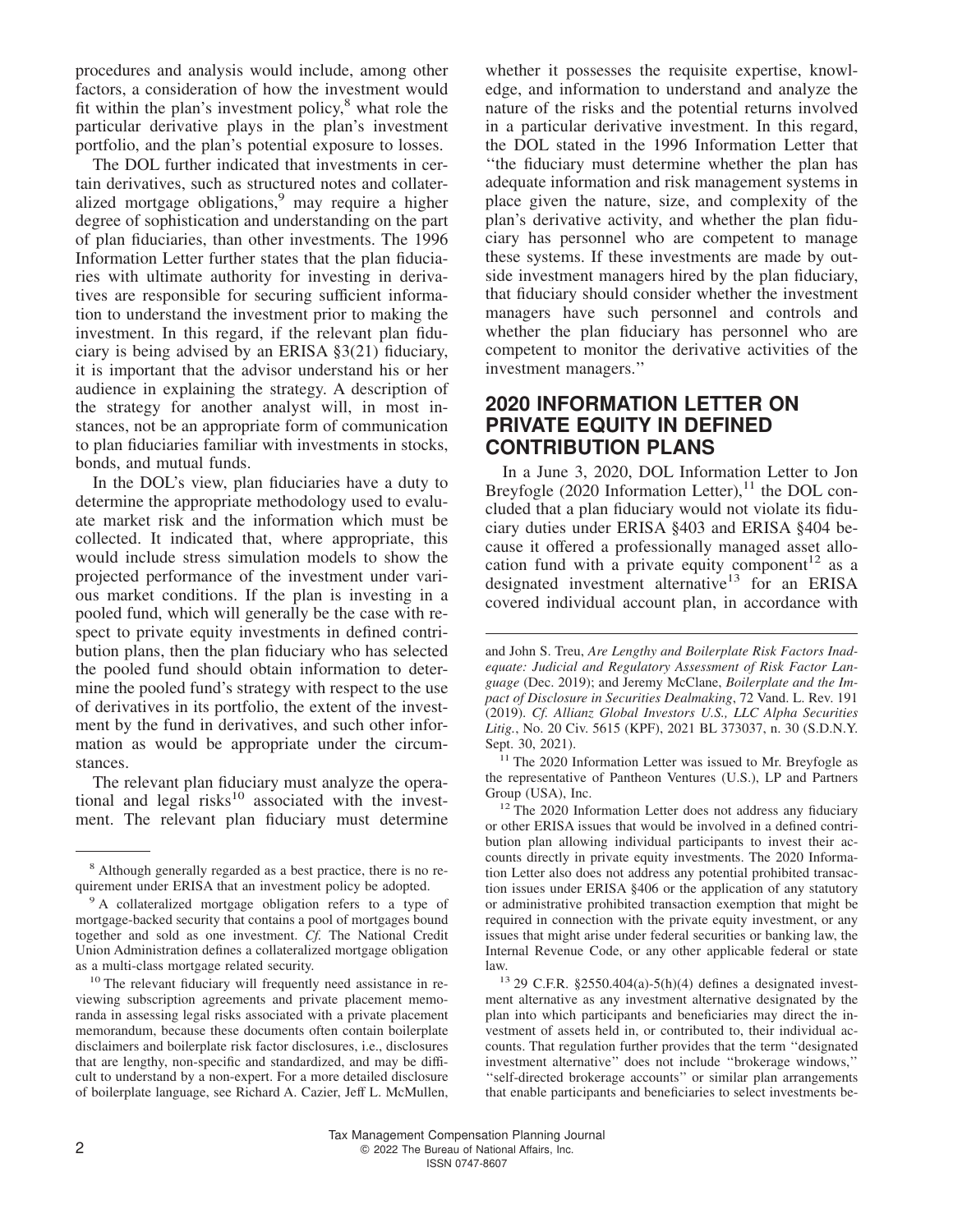the terms of the letter, discussed below. It cautioned however, that private equity investments in defined contribution plans present additional considerations than private equity investments in defined benefit plans. The 2020 Information Letter provided that the plan fiduciaries making the decision to include an asset allocation fund with a private equity component must engage in ''an objective, thorough, and analytical process that compares the asset allocation fund with appropriate alternate funds that do not include a private equity component, anticipated opportunities for investment diversification and enhanced investment returns, as well as the complexities associated with the private equity component."

The DOL indicated in the 2020 Information Letter that in evaluating whether to include a particular investment vehicle with an allocation of private equity as a designated investment alternative, a plan fiduciary should consider: (i) whether adding the particular asset allocation fund with a private equity component would offer plan participants the opportunity to invest their accounts among more diversified investment options with an appropriate range of expected returns and diversification of risk over a multi-year period; (ii) whether the asset allocation fund is overseen by plan fiduciaries (using third-party investment experts as necessary) or managed by investment professionals that have the capabilities, experience, and stability to manage an asset allocation fund that includes private equity investments effectively given the nature, size, and complexity of the private equity activity; and (iii) whether the asset allocation fund has limited the allocation of investments to private equity in a way that is designed to address the unique characteristics associated with such an investment and has adopted features related to liquidity and valuation $14$ designed to permit the asset allocation fund to provide liquidity for participants to take investments and direct exchanges among the plan's investment line-up.

The DOL also indicated that it would be important for the responsible fiduciary to consider the asset allocation fund with the private equity component in light of the plan's features and participant profile, including factors such as participant ages, normal retirement ages, anticipated employee turnover, and contribution and withdrawal patterns, to determine whether the

characteristics of the investment alternative align with the plan's characteristics and needs of plan participants.

Additionally, the DOL stated that the fiduciary must determine whether plan participants will be furnished adequate information regarding the character and risks of the investment alternative to enable them to make an informed decision regarding making or continuing an investment in the fund. In light of the complexity of many private equity investments, it is not clear as a practical matter how this fiduciary responsibility would be satisfied. However, the DOL indicated that this factor would be especially important for a plan fiduciary seeking to limit liability under ERISA §404(c) or deciding that a particular investment alternative would be appropriate to add as a qualified default investment alternative.

#### **SUPPLEMENTAL STATEMENT ON PRIVATE EQUITY IN DEFINED CONTRIBUTION PLANS**

On December 21, 2021, the DOL issued a [Supple](https://www.dol.gov/agencies/ebsa/about-ebsa/our-activities/resource-center/information-letters/06-03-2020-supplemental-statement)[mental Statement](https://www.dol.gov/agencies/ebsa/about-ebsa/our-activities/resource-center/information-letters/06-03-2020-supplemental-statement) on private equity in defined contribution plan designated investment alternatives. It began by stating that the letter did not endorse or recommend such investments. While that statement is an accurate one, it is difficult to see how an objective reading of the 2020 Information Letter could be viewed as either a recommendation or an endorsement, and the DOL then underscored all of the statements in the 2020 Information Letter that established that point. The 2020 Information Letter noted that private equity investments are more complicated, with longer time horizons, are typically less liquid, and are subject to different regulatory requirements than traditional defined contribution plan investments. The valuation of private equity investments is more complex, and fees are typically higher. The 2020 Information Letter stated that fiduciaries considering such an investment must engage in an objective, thorough, and analytic process that evaluates anticipated opportunities for investment diversification and enhanced investment returns, as well as the complexities associated with private equity investments. The 2020 Information Letter also stated that the plan fiduciaries should compare the fund to funds that did not offer a private equity component. It had stated that the relevant plan fiduciaries were responsible for obtaining sufficient information to make an informed decision. The 2020 Information Letter also identified a series of factors that plan fiduciaries should consider in evaluating whether or not to include an investment vehicle with a private equity component as a designated investment alternative.

The DOL indicated that it was issuing the Supplemental Statement to ensure that plan fiduciaries do not

yond those designated by the plan. 29 C.F.R. §2550.404(c)-1(e)(4) defines the term somewhat differently as ''a specific investment identified by a plan fiduciary as an available investment alternative under the plan.''

<sup>&</sup>lt;sup>14</sup> With respect to valuation and liquidity, a plan fiduciary could require that private equity investments in the investment alternative not be higher than a specified percentage, such as 15%, and require investments be independently valued according to agreed upon valuation procedures. Financial Accounting Standings Board (FASB), ASC-820, Fair Value Measurement.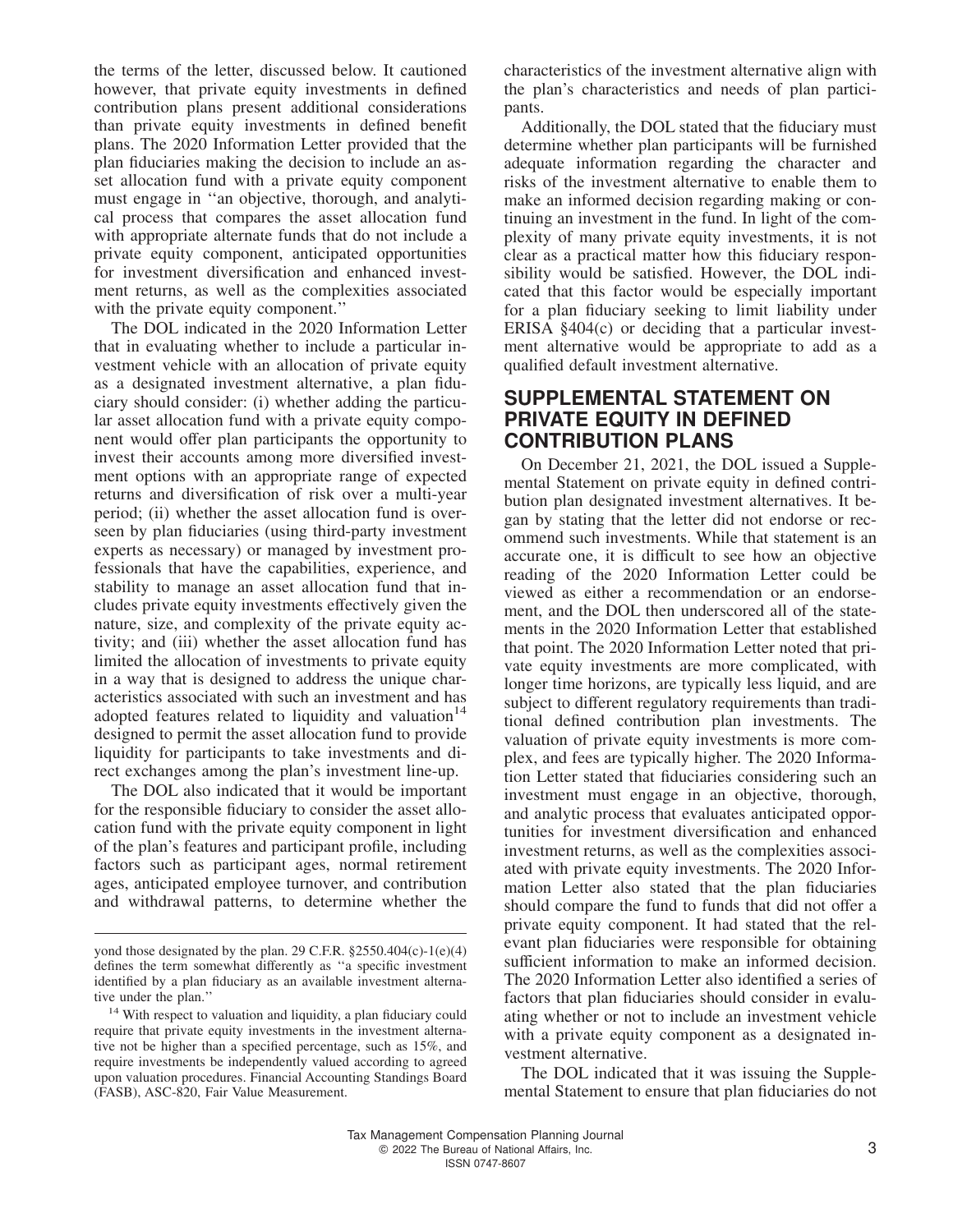expose plan participants to unwarranted risk by misreading the letter as saying that a private equity fund is generally appropriate for a typical 401(k) plan. The Supplemental Statement then made the unusual comment that recitations of representations in the 2020 Information Letter regarding the claimed benefits of private equity investments reflected the perspective of the private equity interests and were not balanced with counter-arguments and research from other sources. Then, the DOL shared shareholder concerns about the ability of plan sponsors and other plan level fiduciaries in a typical 401(k) plan to satisfy the conditions set forth in the 2020 Information Letter.

In the concluding substantive paragraph of the Supplemental Statement, the DOL indicated that a plan level fiduciary who has experience in evaluating investments in a defined benefit pension plan may be suited to analyze these investments in a participant directed individual account plan, particularly with the assistance of a qualified fiduciary investment advisor. However, the DOL in the Supplemental Statement provides that except in those limited circumstances, ''plan-level fiduciaries of small individual account plans are not likely suited to evaluate the use of private equity investments in designated investment alternatives in individual account plans.'' The DOL did not clearly state why such plan fiduciaries cannot compensate for their lack of expertise by hiring a qualified fiduciary investment advisor or an ERISA §3(38) investment manager. While the Supplemental Statement does not modify any of the legal positions set forth in the 2020 Information Letter, it is likely to have a chilling effect upon a plan sponsor's inclination to include an investment asset with a private equity component in its investment platform.<sup>1</sup>

The Supplemental Statement took into consideration the deficiencies noted by the SEC in its June 23, 2020, [Risk Alert](https://www.sec.gov/files/Private%20Fund%20Risk%20Alert_0.pdf)<sup>16</sup> concerning compliance issues for registered investment advisors that manage private equity and hedge funds. The DOL clearly considered the implications of the SEC findings as it calibrated and walked back its ''endorsement'' for private equity. However, when all is said and done, the Supplemental Statement, like the 2020 Information Letter, stands

for the proposition that there are no specific investment strategies or products that are either disallowed or endorsed under ERISA. Rather, it is the obligation of the plan fiduciary experienced in such matters, with the assistance of advisors where necessary, to make prudent and loyal decisions on behalf of the plan to monitor and evaluate alternative forms of investment.

#### **THE INTEL CASE — ANDERSON v. INTEL CORPORATION INVESTMENT POLICY COMMITTEE**

*Anderson v. Intel Corp. Inv. Policy Comm.*<sup>17</sup> involved a substantive challenge to a plan's investment strategy of substantially increasing the percentage of the plan's Global Diversified Fund (GDF) as a risk mitigation strategy. Plaintiffs' class action alleging six causes of action under ERISA: (i) breaches of duty under ERISA §404(a) by the Investment Committee in selecting and monitoring the investments in the Intel plans; (ii) breaches of duty by the Investment Committee in managing the assets of the Intel plans, including the failure to monitor and evaluate the asset allocation in the Intel funds; (iii) breaches of duty by the Administrative Committee for failing to provide material and accurate disclosures to plan participants; (iv) breaches of duty under ERISA  $§$ 404(a) by the Finance Committee and Chief Financial Officer for failure to monitor the Investment Committee; (v) violations of ERISA §102(a) by the Administrative Committee for issuing summary plan descriptions that failed properly to disclose and explain risks associated with the asset allocation in the Intel funds; and (vi) co-fiduciary liability against all of the defendants. The district court dismissed all of these claims, $^{18}$  but permitted plaintiffs to amend their complaint.

With respect to its claim that the duty of prudence had been breached, plaintiffs alleged that the Investment Committee had breached its duty of prudence by adopting an asset allocation model that excessively allocated assets to non-traditional funds, such as private equity and hedge funds, despite the higher fees and risks associated with these investments. The plaintiffs

<sup>&</sup>lt;sup>15</sup> While the Supplemental Statement was limited to private equity investments, the same legal analysis would also apply to other types of complex investments, such as bitcoin or other cryptocurrency investments.

<sup>16</sup> While the DOL was responding to the SEC Risk Alert, footnote 1 to the 2020 Information Letter indicated that the DOL has also been coordinating its response to the 2020 request for an Advisory Opinion with the Chairman of the SEC, who urged the DOL ''to address uncertainties regarding ERISA that might be impeding plan fiduciaries from considering private equity investment opportunities as a way to enhance retirement savings and investment security for American workers.''

<sup>17</sup> No. 19-CV-04618-LHK, 2021 BL 22172 (N.D. Cal. Jan. 21, 2021). In a similar case, the district court had initially dismissed this case on statute of limitations grounds, but the Court of Appeals for the Ninth Circuit reversed and the Supreme Court affirmed the decision of the Ninth Circuit and remanded the case. *Sulyma v. Intel Corp. Inv. Policy Comm.*, No. 15-cv-04977 NC, 2017 BL 106910 (N.D. Cal. Mar. 31, 2017), *rev'd and rem'd,* 909 F.3d 1069 (9th Cir. 2018), *aff'd,* 140 S. Ct. 768 (2020).

<sup>&</sup>lt;sup>18</sup> Plaintiff Anderson also alleged a seventh cause of action for himself only, alleging a violation of ERISA §104(b)(4) by the Administrative Committee for improper delay in the provision of certain documents. Defendants denied liability but did not move to dismiss this claim.

Tax Management Compensation Planning Journal 4 C 2022 The Bureau of National Affairs, Inc. ISSN 0747-8607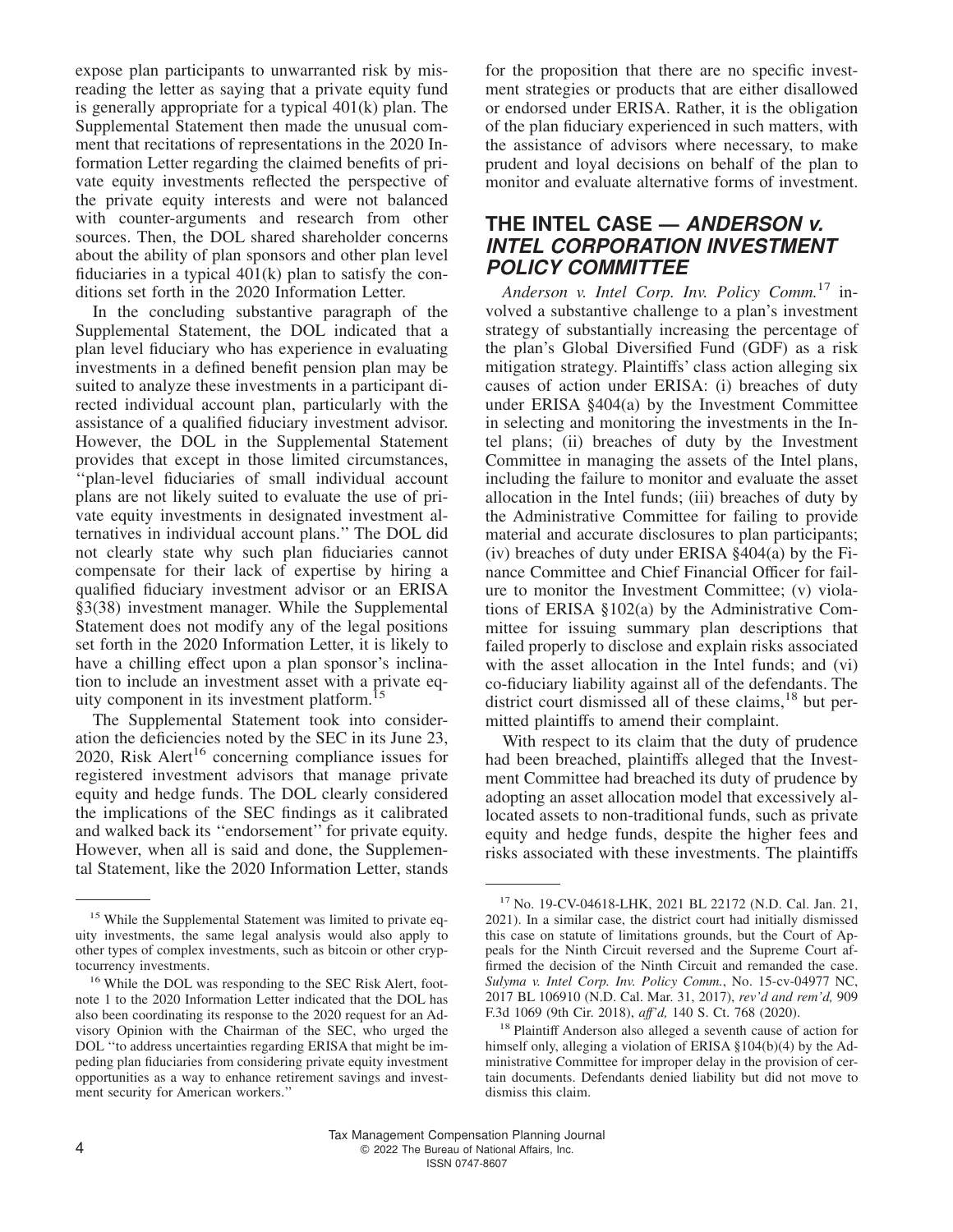further alleged that the Investment Committee breached its duty of prudence by failing to properly monitor and regularly evaluate the asset allocation to non-traditional investments, and remove any imprudent investments. Plaintiffs did not attempt to support their claim with allegations regarding the knowledge, methods or investigations made by the Investment Committee at the time that the Investment Committee made the challenged investments. Also, while plaintiffs did not challenge any specific private equity or hedge fund investment as imprudent, its position was that the level of an asset class within a plan could give rise to a claim for breach of fiduciary duty. However, plaintiffs were still required to allege specific facts to support a cognizable claim that the Investment Committee's decision to allocate a particular percentage of the Intel plan assets to hedge fund and private equity investments was imprudent at the time that the decision was made. Plaintiffs were unable to make this showing. With respect to the poor performance of the funds and the alleged excessive fees, plaintiffs could not establish meaningful benchmarks. With respect to the allegation that the Investment Committee's allocation models drastically departed from prevailing industry standards, the court held that ERISA does not require that fiduciaries mimic industry standards when making investments.<sup>19</sup> With respect to plaintiffs' allegation that there was contemporary evidence in 2011 of risk associated with non-traditional investments, the court concluded that while there was some evidence available in 2011 when the Investment Committee implemented the strategy that hedge funds and private equity funds carried risk and that a prudent fiduciary could have found that evidence, that small body of evidence was insufficient on its own to support a claim for breach of the duty of prudence by the Investment Committee. With respect to allegations of self-dealing, the district court found that the mere fact that Intel Capital invested in a tiny percentage of the same companies that also received investments from private equity funds that the Intel plans invested in was insufficient to plausibly allege a real conflict of interest. This finding allowed the court to dismiss both the breach of duty of prudence and loyalty against the Investment Committee.

On January 8, 2022, plaintiffs' amended complaint was denied with prejudice on all six counts.<sup>20</sup> Plaintiffs were still unable to establish meaningful benchmarks, and the district court also rejected plaintiffs'

<sup>19</sup> *Anderson*, 2021 BL 22172 at \*14-15.

new theory that defendants should never have pursued a risk mitigation strategy at all, and that defendants should have been looking for ways to change their risk mitigation strategy to a riskier strategy that could provide more returns for employees. The court stated that ERISA fiduciaries are not required to adopt a riskier strategy simply because that strategy may increase returns. With respect to the breach of the duty of loyalty, the revised complaint only alleged a potential conflict of interest that was insufficient to establish a breach of the duty of loyalty claim. $^{21}$ 

#### **HUGHES v. NORTHWESTERN**

The recent Supreme Court decision in *Hughes v. Northwestern Univ.*<sup>22</sup> was focused upon pleading issues in ERISA breach of fiduciary duty litigation, but its holding that the presence of prudently selected and monitored investment alternatives that are available to plan participants does not eliminate the fiduciary duty to remove imprudent funds from the plan's investment platform could have an effect upon offering private equity investments in some form in defined contribution plans. That is, if the relevant plan fiduciary's obligation extends to every plan offering, then the addition of new investment options to a plan may increase the plan's litigation exposure. One way of avoiding, or at a minimum substantially reducing potential increased exposure for breach of fiduciary duty, would be to establish a self-directed brokerage account, brokerage window, or similar program, and allow plan participants desiring to investment in funds that have a private equity component to do so. $^{23}$  Establishing a brokerage window only plan as a means of avoiding fiduciary liability exposure would be an aggressive tactic likely to be challenged by the DOL, but establishing a brokerage window as a feature of a plan's investment strategy may be a permissible means of reducing fiduciary exposure, while providing plan participants with a potentially valuable benefit.

#### **CONCLUSION**

What investments are regarded as permissible for a trust is evolutionary. Historically, investments in equi-

<sup>20</sup> *Anderson v. Intel Corporation Investment Policy Comm. et al*, No. 19-cv-04618, 2022 BL 6803 (N.D. Cal. Jan. 8, 2022) [\(court order\)](https://aboutbtax.com/1P5). As of the date this article was drafted, no decision had been made as to whether an appeal to the Ninth Circuit has been made.

<sup>&</sup>lt;sup>21</sup> The amended complaint also sought to establish a breach of the duty of loyalty based upon a Minimum Pension Plan, but the discussion of that issue would have no general application to the issue of a fiduciary's decision to include in a plan's investment platform an investment option that included a private equity component.

<sup>&</sup>lt;sup>22</sup> 142 S. Ct. 737 (2022).

<sup>23</sup> *See* Advisory Council on Employee Welfare and Pension Benefit Plans, Report to the Honorable Martin Walsh, United States Secretary of Labor: [Understanding Brokerage Windows in](https://www.dol.gov/sites/dolgov/files/EBSA/about-ebsa/about-us/erisa-advisory-council/2021-understanding-brokerage-windows-in-self-directed-retirement-plans.pdf) [Self-Directed Retirement Plans](https://www.dol.gov/sites/dolgov/files/EBSA/about-ebsa/about-us/erisa-advisory-council/2021-understanding-brokerage-windows-in-self-directed-retirement-plans.pdf) (Dec. 2021).